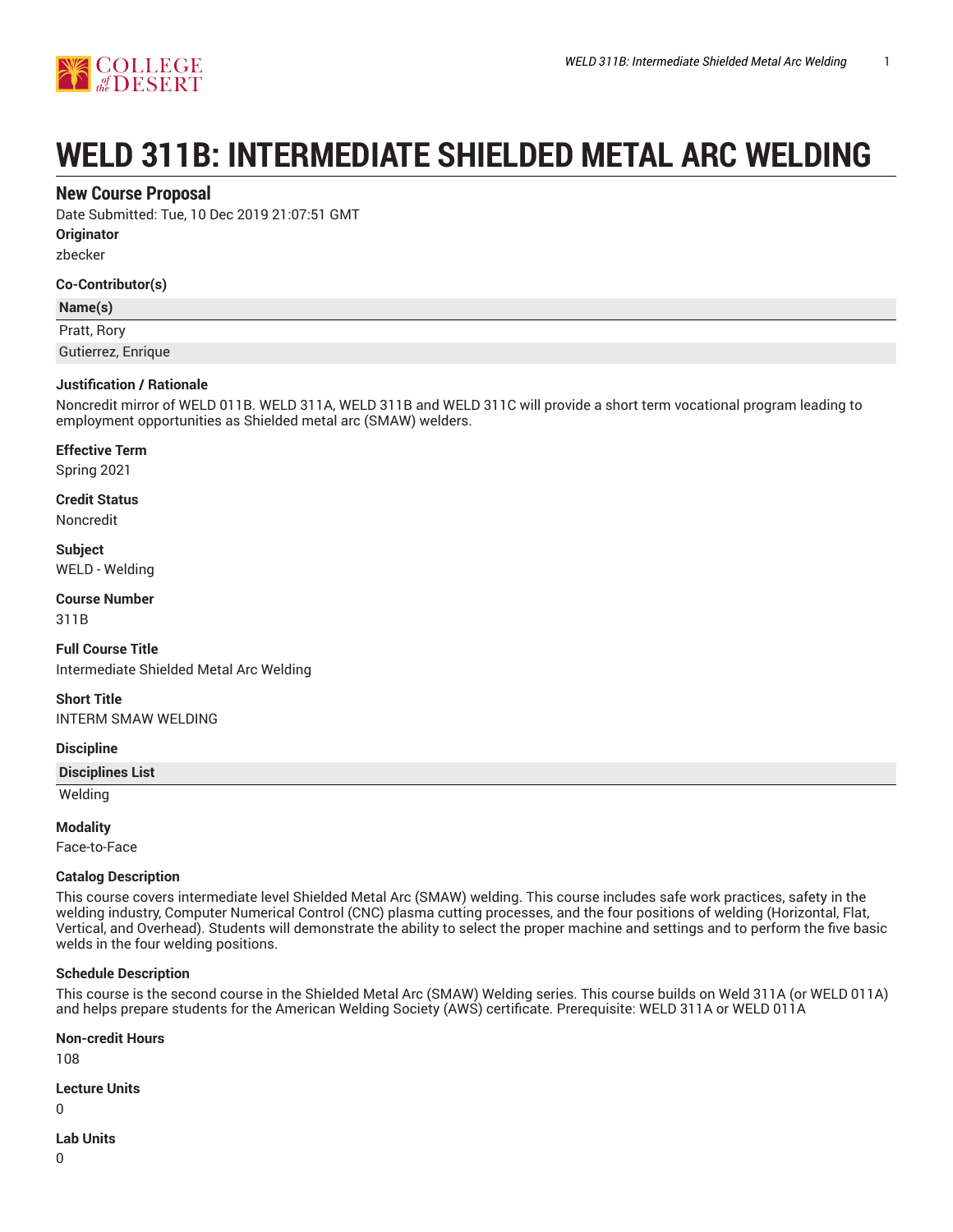

**In-class Hours** 72

**Out-of-class Hours** 36

**Total Semester Hours** 108

**Override Description** Noncredit override to include out of class hours that match credit course WELD 011B.

**Prerequisite Course(s)** WELD 311A or WELD 011A

# **Required Text and Other Instructional Materials**

**Resource Type** Book

**Author** Jeffus, Larry

**Title** Welding: Principles and Applications

**Edition** 8th

**Publisher** Cengage Learning

**Year** 2016

**College Level**

Yes

**Flesch-Kincaid Level** 12

**ISBN #** 978-1305494695

**Class Size Maximum**

25

# **Entrance Skills**

Demonstrate how to make each of the five basic welds using the SMAW process in both the flat and horizontal positions.

#### **Requisite Course Objectives**

WELD 011A-Demonstrate how to make each of the five basic welds using the SMAW process in both the flat and horizontal positions. WELD 311A-Demonstrate how to make each of the five basic welds using the SMAW process in both the flat and horizontal positions.

# **Entrance Skills**

Explain how each of the major welding processes works and list the factors that must be considered before a welding process is selected.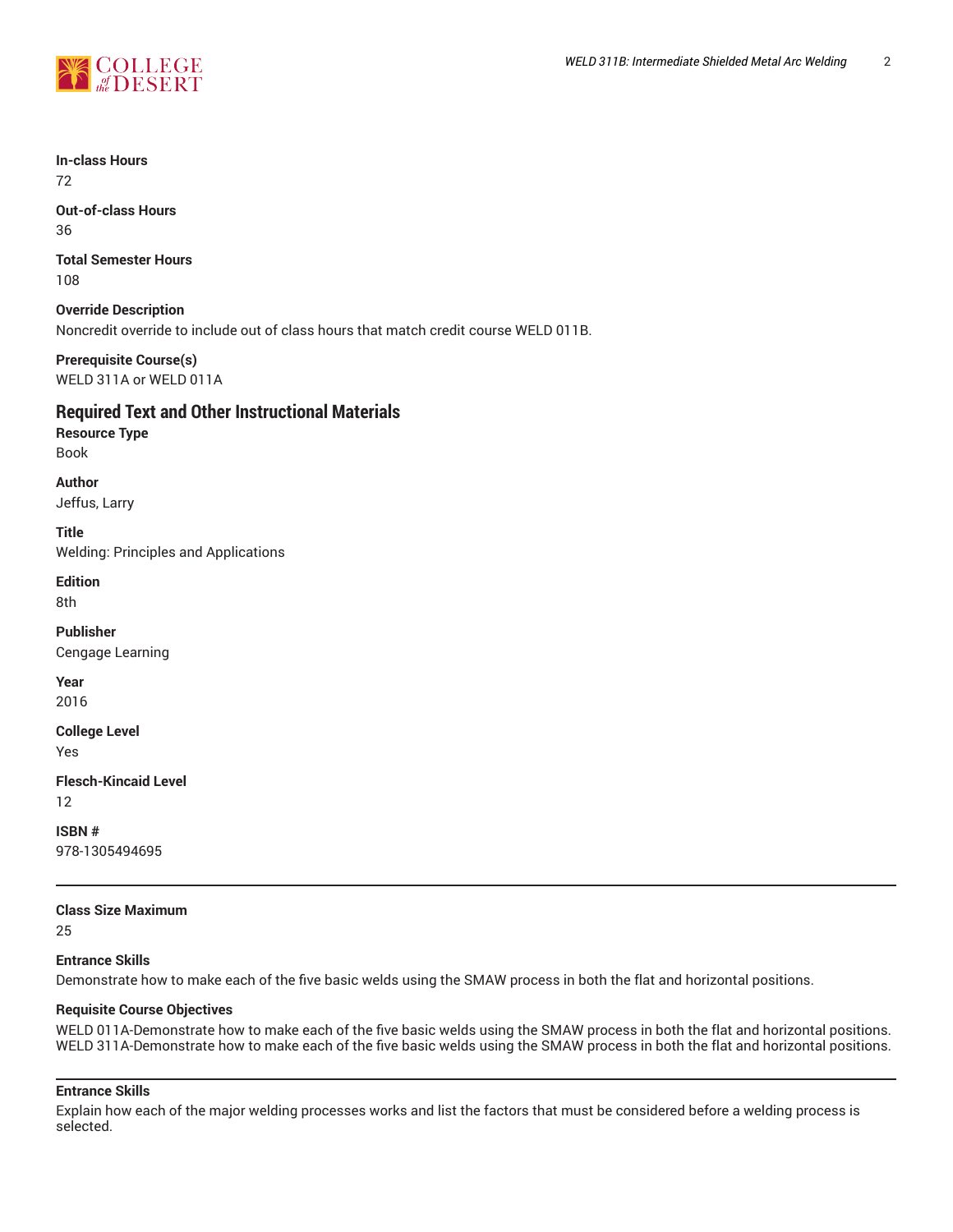

#### **Requisite Course Objectives**

WELD 011A-Explain how each of the major welding processes works and list the factors that must be considered before a welding process is selected.

WELD 311A-Explain how each of the major welding processes works and list the factors that must be considered before a welding process is selected.

#### **Entrance Skills**

Use personal protective equipment purposed for welders and evaluate the types of injuries that can occur and methods to prevent injuries.

#### **Requisite Course Objectives**

WELD 011A-Use personal protective equipment purposed for welders and evaluate the types of injuries that can occur and methods to prevent injuries.

WELD 311A-Use personal protective equipment purposed for welders and evaluate the types of injuries that can occur and methods to prevent injuries.

#### **Entrance Skills**

Evaluate the quality of an existing weld by looking for evidence of the factors that cause low-quality welds and using too long or too short of an arc length.

#### **Requisite Course Objectives**

WELD 011A-Evaluate the quality of an existing weld by looking for evidence of the factors that cause low-quality welds, including arc blow, poor lead clamping, improper current, overheating welds and using too long or too short of an arc length. WELD 311A-Evaluate the quality of an existing weld by looking for evidence of the factors that cause low-quality welds, including arc blow, poor lead clamping, improper current, overheating welds and using too long or too short of an arc length.

#### **Entrance Skills**

Select the proper welding cable size, proper electrode size and proper heat settings to make a high-quality weld.

#### **Requisite Course Objectives**

WELD 011A-Select the proper welding cable size, proper electrode size, and proper heat settings to make a high-quality weld. WELD 311A-Select the proper welding cable size, proper electrode size, and proper heat settings to make a high-quality weld.

#### **Course Content**

- Classroom introduction of the following:
- Pipe welding
- Fabrication techniques
- Proper grounding
- Fundamentals of arc welding
- Stringer beads
- Weave beads
- Multi pass welds
- Joint preparation
- Setup of SMAW welding machine

**Objectives**

- Safe working practices using cutting and welding tools
- Safe use cut-off saw
- Safe use of grinder for grinding and cutting
- Plasma cutting
- Oxyacetylene cutting

#### **Course Objectives**

|             | <b>ONICOUVLY</b>                                                                                                   |
|-------------|--------------------------------------------------------------------------------------------------------------------|
| Objective 1 | Explain three general categories of pipe welds, including how they are used and what type of weld root penetration |
|             | and strength they require and the advantage of welded pipe over fitted pipe.                                       |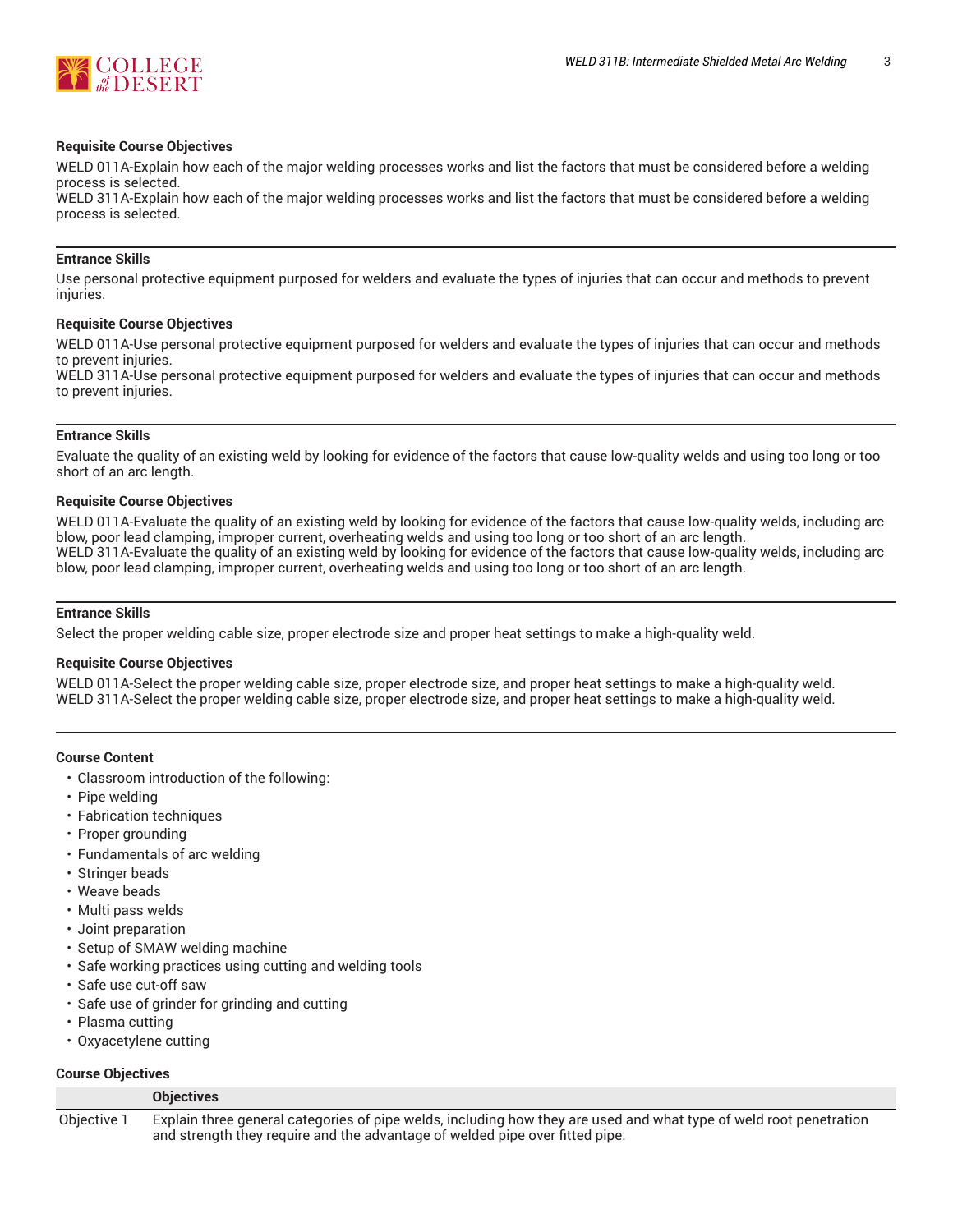

| Objective 2 | Assess the preparation needed before welding pipe, explain the purpose of a 'Hot pass', and connect the purpose of<br>root, filler, and cove passes for a pipe weld.                             |
|-------------|--------------------------------------------------------------------------------------------------------------------------------------------------------------------------------------------------|
| Objective 3 | Describe the vertical fixed position and the advantages and disadvantages.                                                                                                                       |
| Objective 4 | Demonstrate how to make a weld in the vertical fixed position and describe the advantages and disadvantages of the<br>vertical fixed position.                                                   |
| Objective 5 | Use the proper eye protection and other personal protective equipment that should be used with flame cutting and<br>compare flame-cutting PPE to arc welding PPE.                                |
| Objective 6 | Demonstrate the oxyfuel gas cutting process and compare fuel gases, metals, regulators, torches, and cutting tips.                                                                               |
| Objective 7 | Compare various cutting processes and analyze the appropriate process for a given metal or type of weldment.                                                                                     |
| Objective 8 | Modify parts to meet tolerance specifications called for in technical drawings, demonstrate how to assemble and fit<br>up parts for welding, and estimate the advantage of custom welding parts. |
| Objective 9 | Demonstrate and compare different methods of controlling heat distortion.                                                                                                                        |

#### **Student Learning Outcomes**

|           | Upon satisfactory completion of this course, students will be able to:                                                                                                                                                           |
|-----------|----------------------------------------------------------------------------------------------------------------------------------------------------------------------------------------------------------------------------------|
| Outcome 1 | Demonstrate proper welding techniques using SMAW welding equipment in the vertical position                                                                                                                                      |
| Outcome 2 | Demonstrate fabrication techniques including measuring, bending, cutting, metal preparation, metallurgy and the<br>properties of different metals, and the importance of proper fit-up of weldments based on technical drawings. |

#### **Methods of Instruction**

| <b>Method</b>                     | Please provide a description or examples of how each instructional<br>method will be used in this course.                                                                                                                                                                           |
|-----------------------------------|-------------------------------------------------------------------------------------------------------------------------------------------------------------------------------------------------------------------------------------------------------------------------------------|
| Skilled Practice at a Workstation | Students are given assigned projects with accompanying technical<br>drawings. The instructor assists students with symbols and other<br>questions on the technical drawings. Students are expected to cut and<br>prepare metal and to provide a good fit-up prior to final welding. |
| Lecture                           | The instructor uses Google Slides to provide direct instruction at the<br>beginning of the scheduled class.                                                                                                                                                                         |
| Self-exploration                  | Students are expected to read assigned chapters, answer chapter review<br>questions, and be prepared for mid-term and final exams.                                                                                                                                                  |

# **Methods of Evaluation**

| <b>Method</b>                                    | Please provide a description or examples of how<br>each evaluation method will be used in this course.                                              | <b>Type of Assignment</b> |
|--------------------------------------------------|-----------------------------------------------------------------------------------------------------------------------------------------------------|---------------------------|
| Written homework                                 | Chapter reviews                                                                                                                                     | Out of Class Only         |
| Laboratory projects                              | Student work samples                                                                                                                                | In Class Only             |
| Presentations/student demonstration observations | Skill demonstration - lab work. Students will be<br>assigned a series of shop projects to be completed<br>in the shop.                              | In Class Only             |
| Mid-term and final evaluations                   | Both mid-term and final are in multiple choice<br>format                                                                                            | In Class Only             |
| Student participation/contribution               | Welding reflection packet and instructor evaluation.<br>Students are expected to display good work habits,<br>punctuality, and clean-up procedures. | In Class Only             |
| Other                                            | Participation                                                                                                                                       | In Class Only             |

#### **Assignments**

#### **Other In-class Assignments**

1. Class discussion.

2. Group interaction and presentation.

3. Laboratory assignments/Welding projects.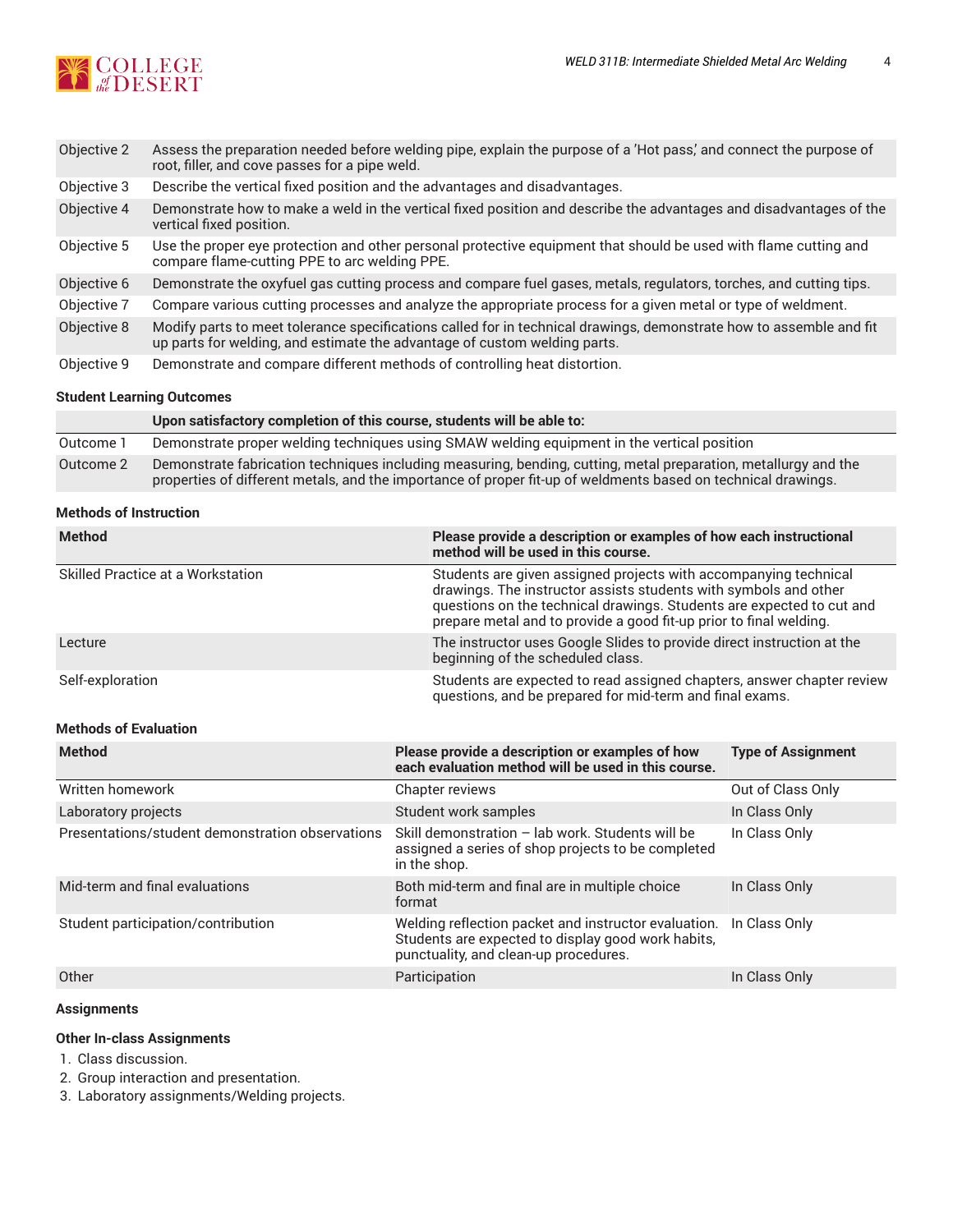

#### **Other Out-of-class Assignments**

- 1. Reading assignments: Students are required to read four selected chapters from the textbook and to answer chapter review questions for each chapter.
- 2. Students are expected to use the materials from their chapter review work to study and prepare for mid-term and final tests.
- 3. Students are encouraged to find opportunities outside of class time to practice welding techniques.

**Grade Methods**

Pass/No Pass Only

# **MIS Course Data**

**CIP Code** 48.0508 - Welding Technology/Welder.

**TOP Code** 095650 - Welding Technology

**SAM Code** C - Clearly Occupational

**Basic Skills Status** Not Basic Skills

**Prior College Level** Not applicable

**Cooperative Work Experience** Not a Coop Course

**Course Classification Status** Other Non-credit Enhanced Funding

**Approved Special Class** Not special class

**Noncredit Category** Short-Term Vocational

**Funding Agency Category** Not Applicable

**Program Status** Program Applicable

**Transfer Status** Not transferable

**General Education Status** Not applicable

**Support Course Status** Course is not a support course

**Allow Audit** No

**Repeatability** Yes

**Repeatability Limit** NC